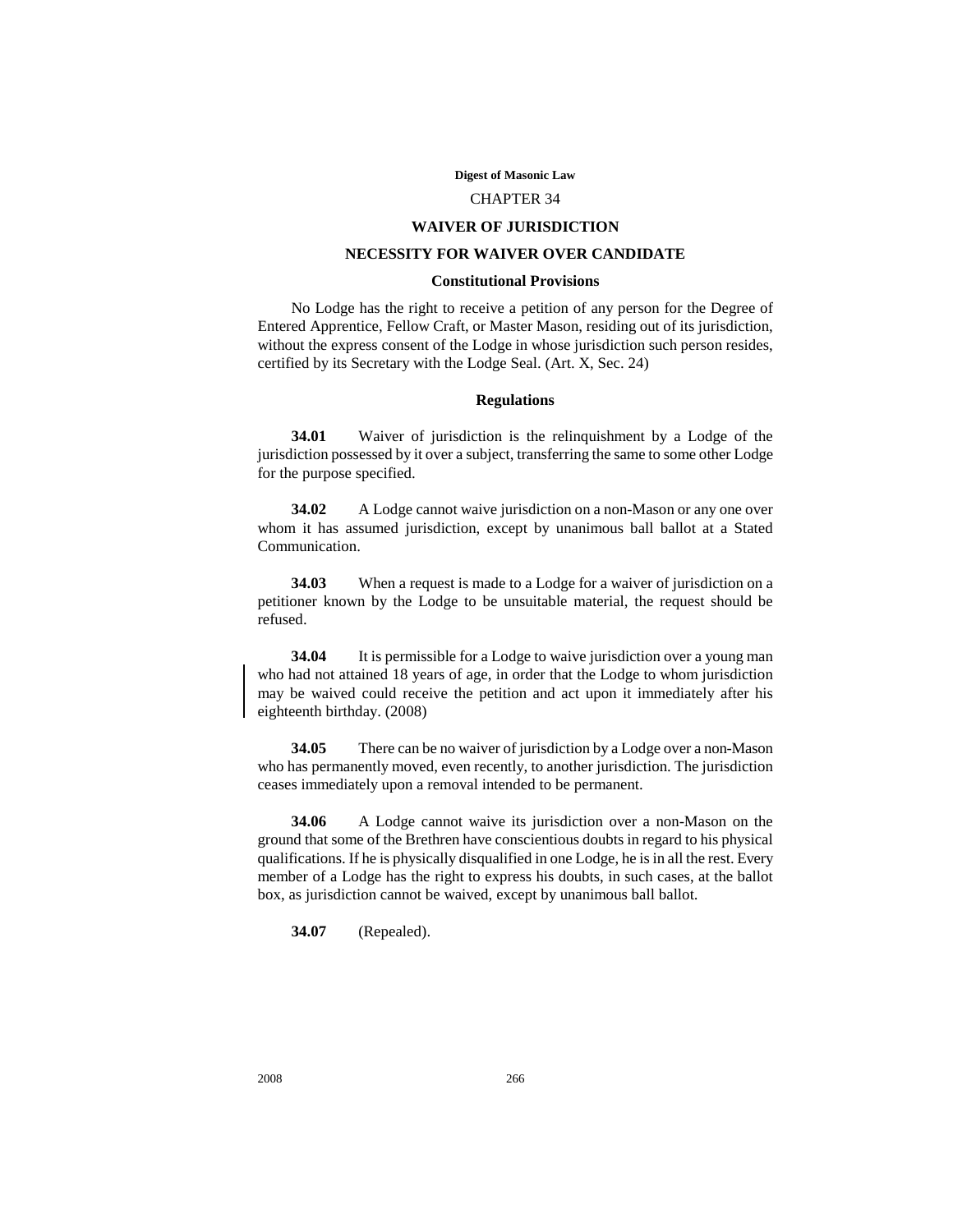#### **Chap. 34 Waiver of Jurisdiction 34.08**

**34.08** When a petition is presented for the Degrees, if there should be any question of jurisdiction, a committee should be appointed to investigate and report before the petition is received by the Lodge.

# **References**

Correspondence relating to waiver of jurisdiction over petitioner rejected in another Grand Jurisdiction within five (5) years must be handled through office of Grand Secretary. Reg. 36. 05 As to jurisdiction of Particular Lodges, see Chapter 18

### **Rulings and Decisions**

Waiver of jurisdiction from Lodges of other Grand Jurisdictions must clear through respective offices of Grand Secretaries affected. (1942 Proc. 50)

Where petitioner lives nearer to other Lodges than the one he petitions, it is not necessary to secure waiver of both such Lodges but only to secure waiver of jurisdiction of Lodge having jurisdiction. (1946 Proc. 38)

Lodge is sole judge as to whether it will waive jurisdiction on its material or not. Neither Grand Master nor Grand Lodge can interfere with this right. (1943 Proc. 78)

Lodge may grant waiver of jurisdiction although "permanent objection" to petitioner had been entered twenty (20) years ago. (1964 Proc. 32)

Waiver of jurisdiction requires unanimous ball ballot at Stated Communication. (1942 Proc. 51) No Investigating Committee is necessary on requests for waiver of jurisdiction. (1947 Proc. 31)

Rejected material still living in jurisdiction of Lodge has indicated desire to petition another Lodge. Lodge of his choice can not ask for waiver of jurisdiction until they accept petition of the rejected material. (1947 Proc. 33)

The refusal of a Lodge to grant waiver of jurisdiction to another Lodge does not constitute a rejection of the petitioner, consequently, the Secretary receiving a petition for the second time can, without delay, apply again for waiver of jurisdiction and the Lodge receiving the request can act upon it at their next Stated Communication. (1954 Proc. 64-65)